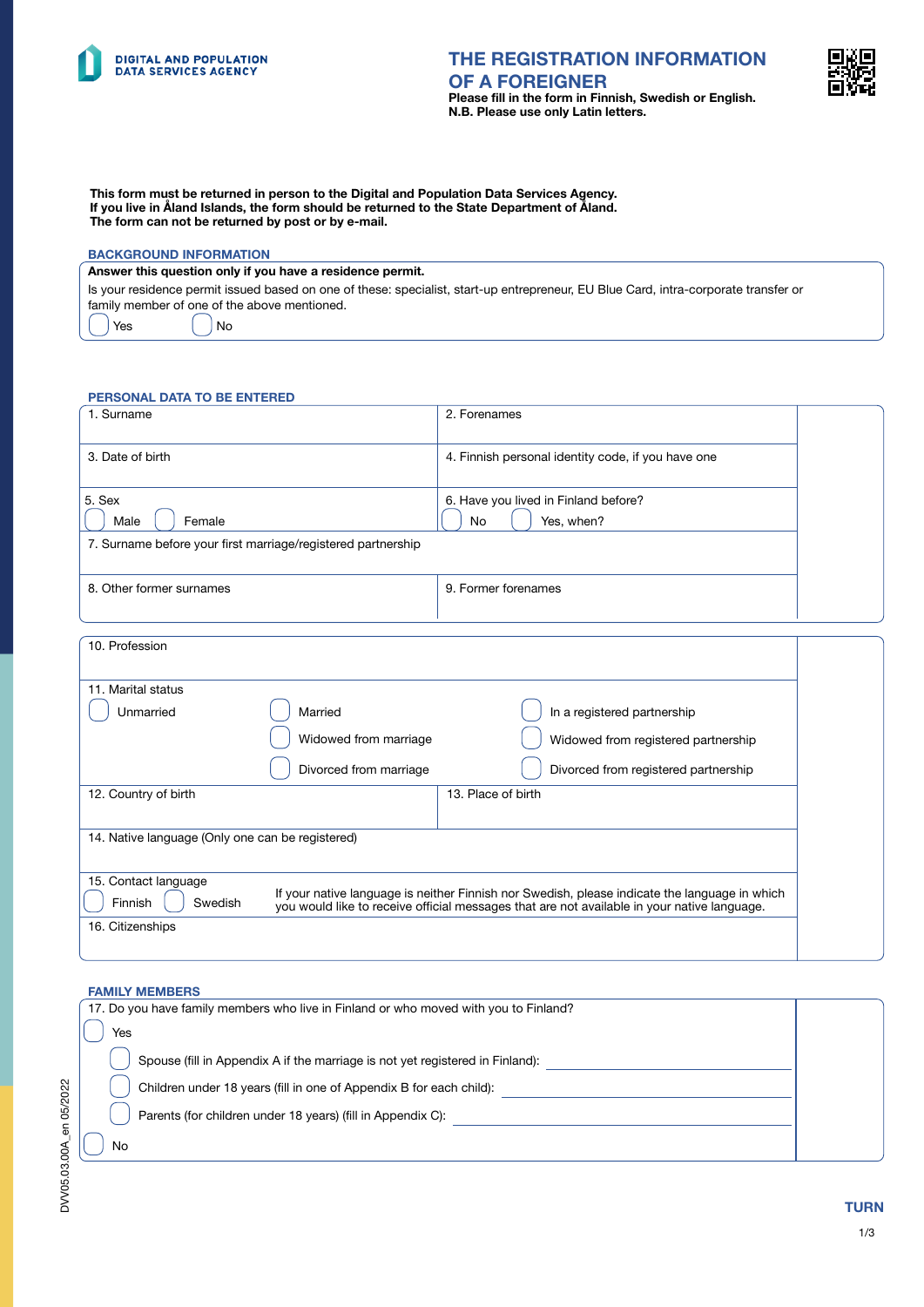

### ADDRESS IN FINLAND

| 18. Street address, also apartment code (letter and number)                                                          |                  |                                                                                                                                                |  |  |
|----------------------------------------------------------------------------------------------------------------------|------------------|------------------------------------------------------------------------------------------------------------------------------------------------|--|--|
| 19. Postal code and city                                                                                             | 20. Municipality |                                                                                                                                                |  |  |
| 21. The date on which you moved to this address                                                                      |                  | If the date of move was more than one<br>month ago, the date when the notification<br>was submitted will be registered as the<br>date of move. |  |  |
| <b>IMMIGRATION</b>                                                                                                   |                  |                                                                                                                                                |  |  |
| 22. From which country did you move to Finland?                                                                      |                  | 23. Your identity code in that country if you moved from<br>Estonia or from another Nordic country                                             |  |  |
| 24. For how long will you stay in Finland?                                                                           |                  |                                                                                                                                                |  |  |
| At least one year, and I want a permanent address and a municipality of residence.                                   |                  |                                                                                                                                                |  |  |
| At least one year, but I only want a temporary address, no municipality of residence.<br>End date of temporary stay: |                  |                                                                                                                                                |  |  |
| Less than one year, until                                                                                            |                  |                                                                                                                                                |  |  |
| do not live in Finland; I only need a Finnish personal identity code                                                 |                  |                                                                                                                                                |  |  |

#### CONTACT DETAILS

| 25. Telephone number (The number will not be registered in the Population Information System and will only be used for<br>contact purposes in regard to your registration) |  |
|----------------------------------------------------------------------------------------------------------------------------------------------------------------------------|--|
| 26. E-mail (I agree that this e-mail address may be used for contact purposes and decisions in regard to my registration.)                                                 |  |
| 27. The email address may be registered in the Population Information System                                                                                               |  |

#### **SIGNATURE**

I request that the information I have given above be entered into the Finnish Population Information System. I confirm that the information given is correct. I undertake to notify the Finnish registration authorities of any changes to my details not already known to them. 28. Date 28. Date 29. Signature

Book an appointment for submitting the form on [www.dvv.fi/reservation](http://www.dvv.fi/reservation ) (choose "International registrations"). Contact information if you have questions about registration: phone +358 29 55 36320 from Monday to Friday at 9 – 12 and e-mail [international@dvv.fi.](mailto:international%40dvv.fi?subject=)